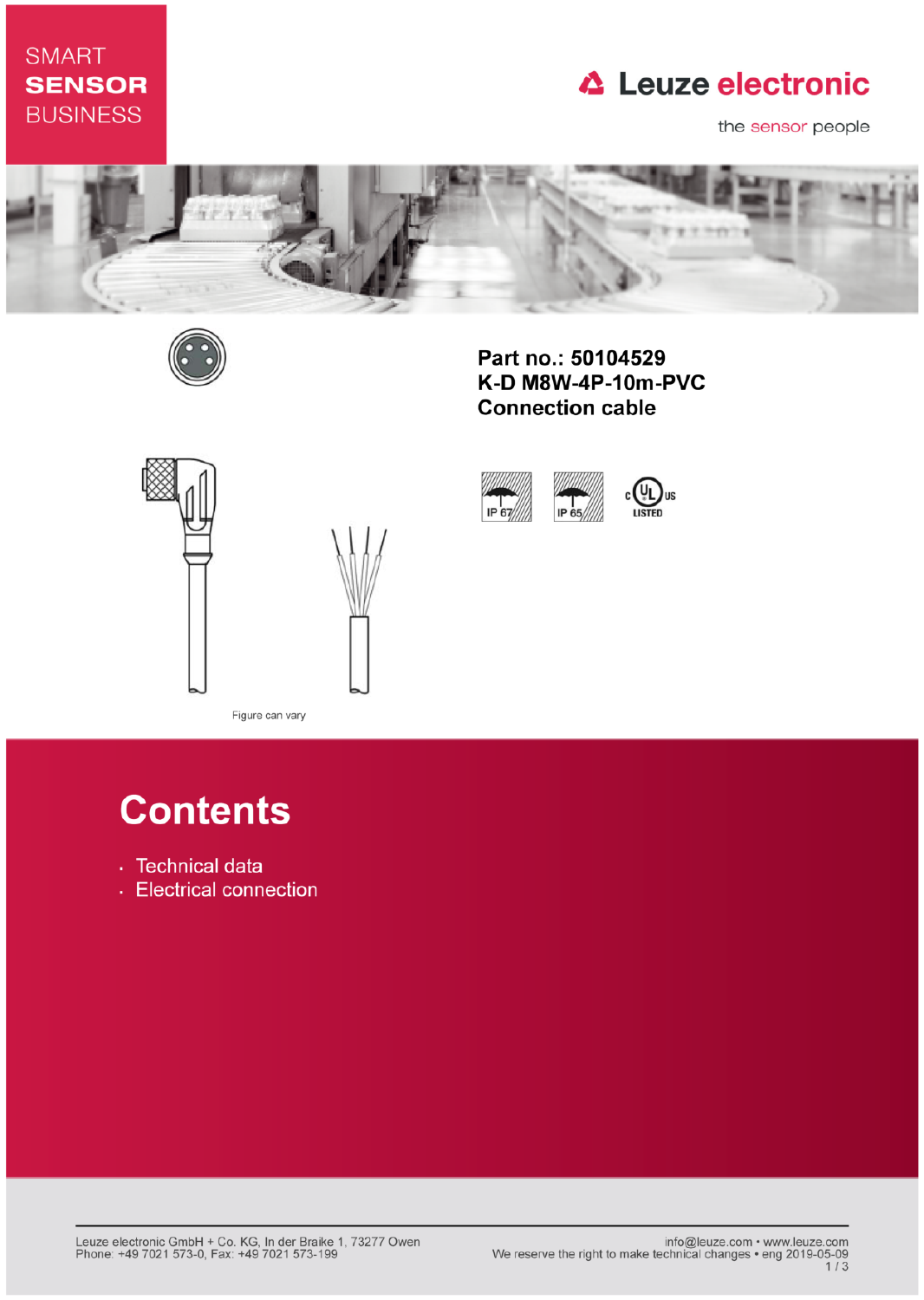## Part no.: 50104529 – K-D M8W-4P-10m-PVC – Connection cable

#### **Technical data**

| <b>Electrical data</b>                         |                                                                                       |
|------------------------------------------------|---------------------------------------------------------------------------------------|
| Performance data                               |                                                                                       |
| Operating voltage                              | 50 V AC / 60 V DC                                                                     |
|                                                |                                                                                       |
| <b>Connection</b>                              |                                                                                       |
| <b>Connection 1</b>                            |                                                                                       |
| Type of connection                             | Connector                                                                             |
| Thread size                                    | M <sub>8</sub>                                                                        |
| Type                                           | Female                                                                                |
| Handle body material                           | <b>PUR</b>                                                                            |
| No. of pins                                    | 4-pin                                                                                 |
| Design                                         | Angled                                                                                |
| Lock                                           | Screw fitting, nickel-plated diecast zinc, recommended torque 0.6<br>Nm, self-locking |
| <b>Connection 2</b>                            |                                                                                       |
| Type of connection                             | Open end                                                                              |
| <b>Cable properties</b>                        |                                                                                       |
| Number of conductors                           | 4 Piece(s)                                                                            |
| Wire cross section                             | $0.25$ mm <sup>2</sup>                                                                |
| Sheathing color                                | <b>Black</b>                                                                          |
| Shielded                                       | No                                                                                    |
| Silicone-free                                  | Yes                                                                                   |
| Cable design                                   | Connection cable (open on one end)                                                    |
| Cable diameter (external)                      | $5.2 \text{ mm}$                                                                      |
| Cable length                                   | 10,000 mm                                                                             |
| Sheathing material                             | <b>PVC</b>                                                                            |
|                                                |                                                                                       |
| <b>Mechanical data</b>                         |                                                                                       |
| Bending radius, flexible laying, min.          | Min. 10 x cable diameter                                                              |
| Bending radius, stationary laying, min.        | Min. 5 x cable diameter                                                               |
|                                                |                                                                                       |
| Environmental data                             |                                                                                       |
| Ambient temperature, operation, flexible use   | -5 $\ldots$ 80 °C                                                                     |
| Ambient temperature, operation, stationary use | -30 $\ldots$ 80 $^{\circ} \mathrm{C}$                                                 |
|                                                |                                                                                       |
| <b>Certifications</b>                          |                                                                                       |
| Certifications                                 | c UL US                                                                               |
|                                                | UL                                                                                    |
|                                                |                                                                                       |
| <b>Classification</b>                          |                                                                                       |
| Customs tariff number                          | 85444290                                                                              |
| eCl@ss 8.0                                     | 27279218                                                                              |
| eCl@ss 9.0                                     | 27060311                                                                              |
| <b>ETIM 5.0</b>                                | EC001855                                                                              |
| ETIM 6.0                                       | EC001855                                                                              |